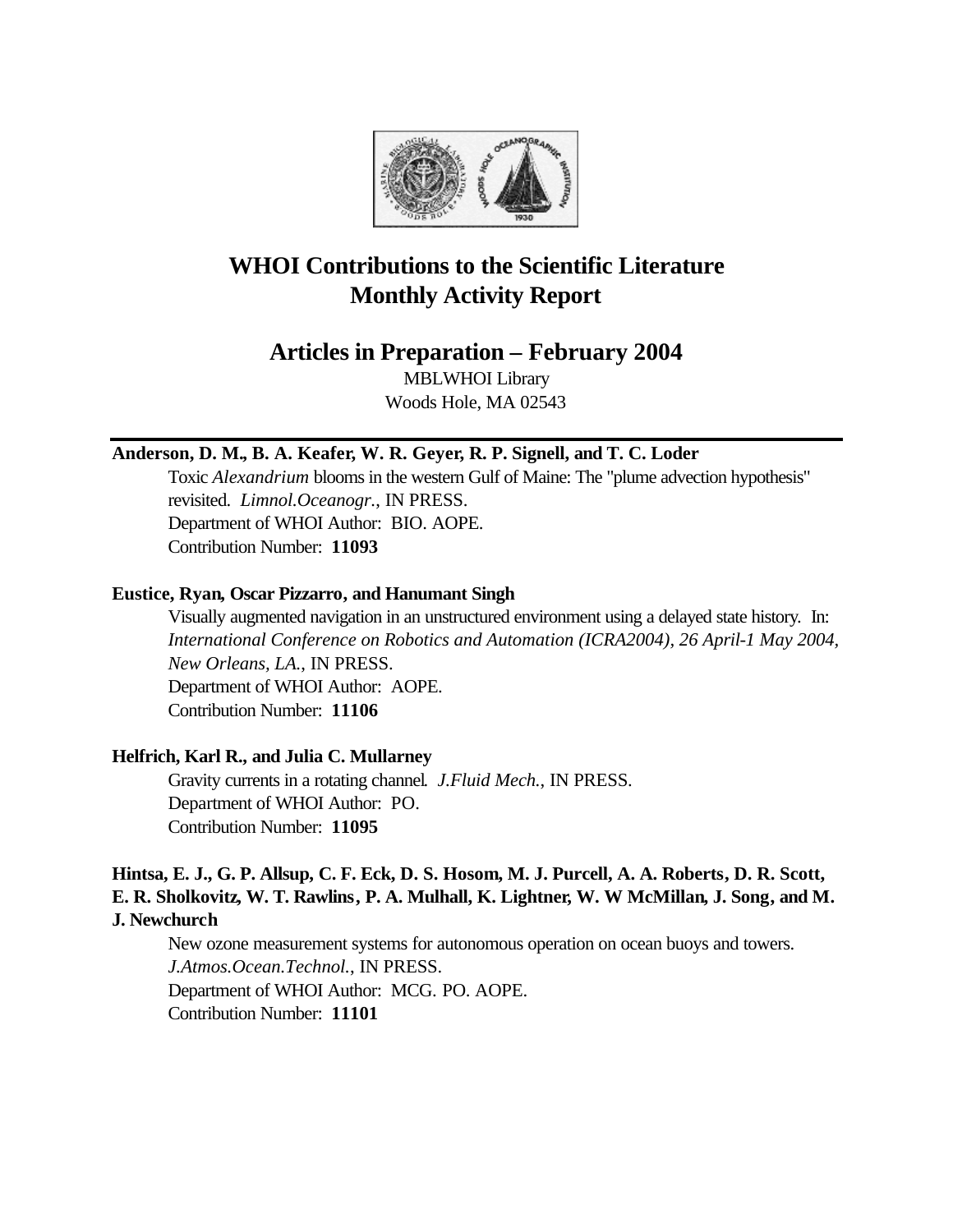#### **Miller, Patrick J. O., Mark Johnson, Peter L. Tyack, and Eugene A. Terray**

Swimming gaits, passive drag, and buoyancy of diving sperm whales (*Physeter macrocephalus*). *J.Exp.Biol.*, IN PRESS. Department of WHOI Author: BIO. AOPE. Contribution Number: **11074**

### **Olli, Kalle, Michael G. Neubert, and Donald M. Anderson**

Encystment probability and encystment rate: New terms to quantitatively describe formation of resting cysts in planktonic microbial populations. *Mar.Ecol.Prog.Ser.*, IN PRESS. Department of WHOI Author: BIO. Contribution Number: **11094**

#### **Peng, Benrog, Huascheng Hong, Xiongzhi Xue, and Di Jin**

On the measurement of socioeconomic benefits of integrated coastal management (ICM): Application to Xiamen, China., IN PRESS. Department of WHOI Author: MPC. Contribution Number: **11109**

#### **Rauch, S., H. F. Hemond, and B. Peucker-Ehrenbrink**

Source characterisation of atmospheric platinum group elements deposition into an ombotrophic peat bog. *J.Environ.Monitoring*, IN PRESS. Department of WHOI Author: MCG. Contribution Number: **11105**

### **Reddy, Christopher M., Li Xu, Gregory W. O'Neil, Robert K. Nelson, Timothy I. Eglinton, D. John Faulkner, Ross Norstrom, Peter S. Ross, and Sheryl A. Tittlemier**

Radiocarbon evidence for a naturally produced, bioaccumulating halogenated organic compound. *Environ.Sci.Technol.*, IN PRESS. Department of WHOI Author: MCG. Contribution Number: **11097**

### **Richardson, P. L.**

Caribbean current and eddies as observed by surface drifters. *Deep-Sea Res.*, IN PRESS. Department of WHOI Author: PO. Contribution Number: **11102**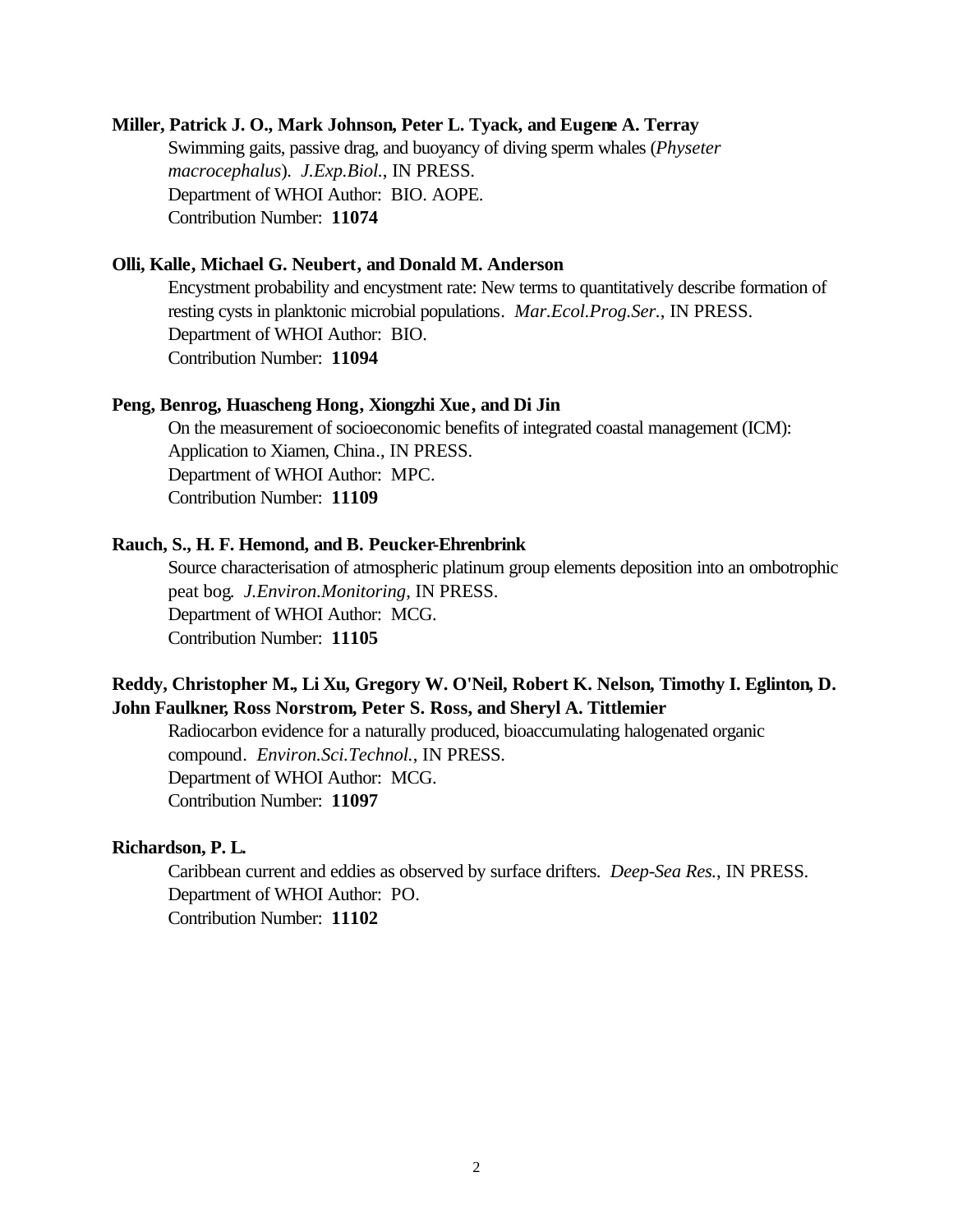#### **Samuels, Amy, lars Bejder, Rochelle Constantine, and Sonja Heinrich**

Swimming with free-ranging cetaceans with a special focus on the Southern Hemisphere. In: *Marine Mammals and Man: Fisheries, Tourism and Management.* N. Gales, M. Hindell, R. Kirkwood, eds. Melbourne, Australia: CSIRO Press, IN PRESS. Department of WHOI Author: BIO. Contribution Number: **11068**

### **Shillington, Donna J., W. Steven Holbrook, Brian E. Tucholke, John R. Hopper, Keith E. Louden, Hans Christian Larsen, Harm van Avendonk, Sharon Deemer, and Jeremy Hall**

Data report: Marine geophysical data on the Newfoundland nonvolcanic rifted margin around SCREECH transect 2. *Proc.ODP,Init.Repts.*, IN PRESS. Department of WHOI Author: GEOL. Contribution Number: **11103**

#### **Sicre, Marie-Alexandrine, and Edward T. Peltzer**

Lipid geochemistry of remote aerosols from the southwestern Pacific Ocean sector. *Atmos.Environ.*, IN PRESS. Department of WHOI Author: MCG. Contribution Number: **11082**

#### **Stephen, R. A.**

Numerical modeling of bottom scattering. In: *Proceedings of High-Frequency Ocean Acoustics Conference, March 1-5, 2004, La Jolla, CA*, IN PRESS. Department of WHOI Author: GEOL. Contribution Number: **11099**

### **ten Brink, Uri, and Jian Lin**

Stress interaction between subduction earthquakes and forearc strike-slip faults: Modeling and observations. *J.Geophys.Res.*, IN PRESS. Department of WHOI Author: GEOL. Contribution Number: **11108**

#### **Webster, Sarah E.**

Excavation tool for deep water. In: *Underwater Detection Conference*, IN PRESS. Department of WHOI Author: AOPE. Contribution Number: **11104**